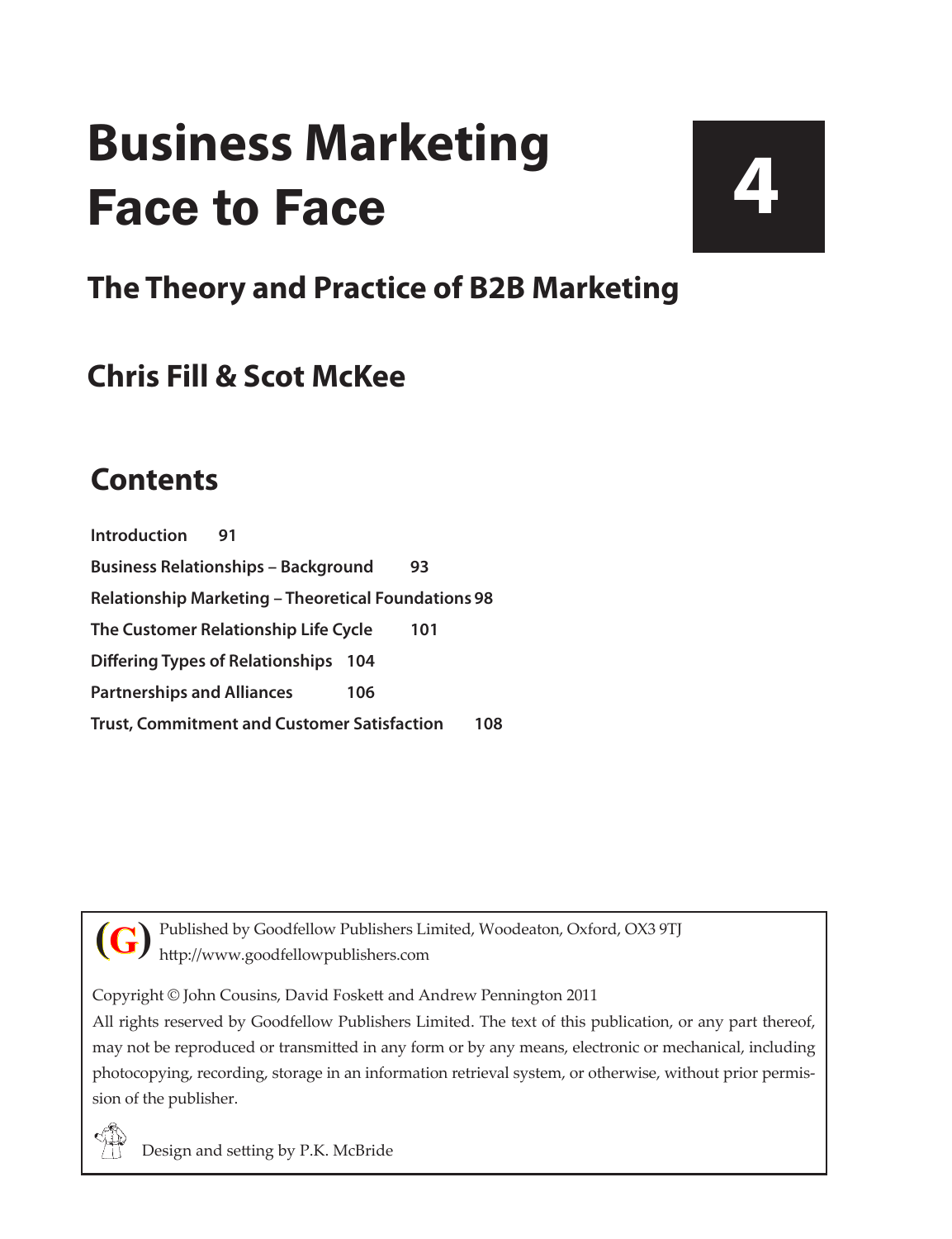# **4 Relationship Marketing**

### **Overview**

The relationship marketing approach is presented here as a contemporary basis upon which to consider business marketing. It is regarded as a successor to the 4Ps approach, which is considered by many to be irrelevant and outdated.

The development of collaborative and mutually rewarding relationships between buyers and sellers is considered to be fundamentally more appealing and an intuitively appropriate interpretation of business-to-business marketing. This view also sees the development of partnerships with other organisations as more suitable than former adversarial ideas based on competition and where the sole focus is on customers.

Organisations are shown to have a portfolio of relationships with a range of stakeholders, most notably suppliers, employees, customers and shareholders. This chapter considers the nature, development and characteristics of interorganisational relationships and examines the potential of technology to enhance relationships with customers and suppliers based on trust and commitment.

# **Aims and objectives**

The aims of this chapter are to consider the scope and nature of interorganisational relationships and to explore how this impacts on the contemporary view of businessto-business marketing.

#### **The objectives of this chapter are to:**

- **1** Explore the development and evolution of relationship marketing.
- **2** Examine the conceptual underpinning associated with relationship marketing practices.
- **3** Introduce ideas concerning the customer relationship life cycle.
- **4** Examine the nature and characteristics of partnerships and alliances with suppliers and other stakeholders.
- **5** Consider trust and commitment as key elements of business relationships.